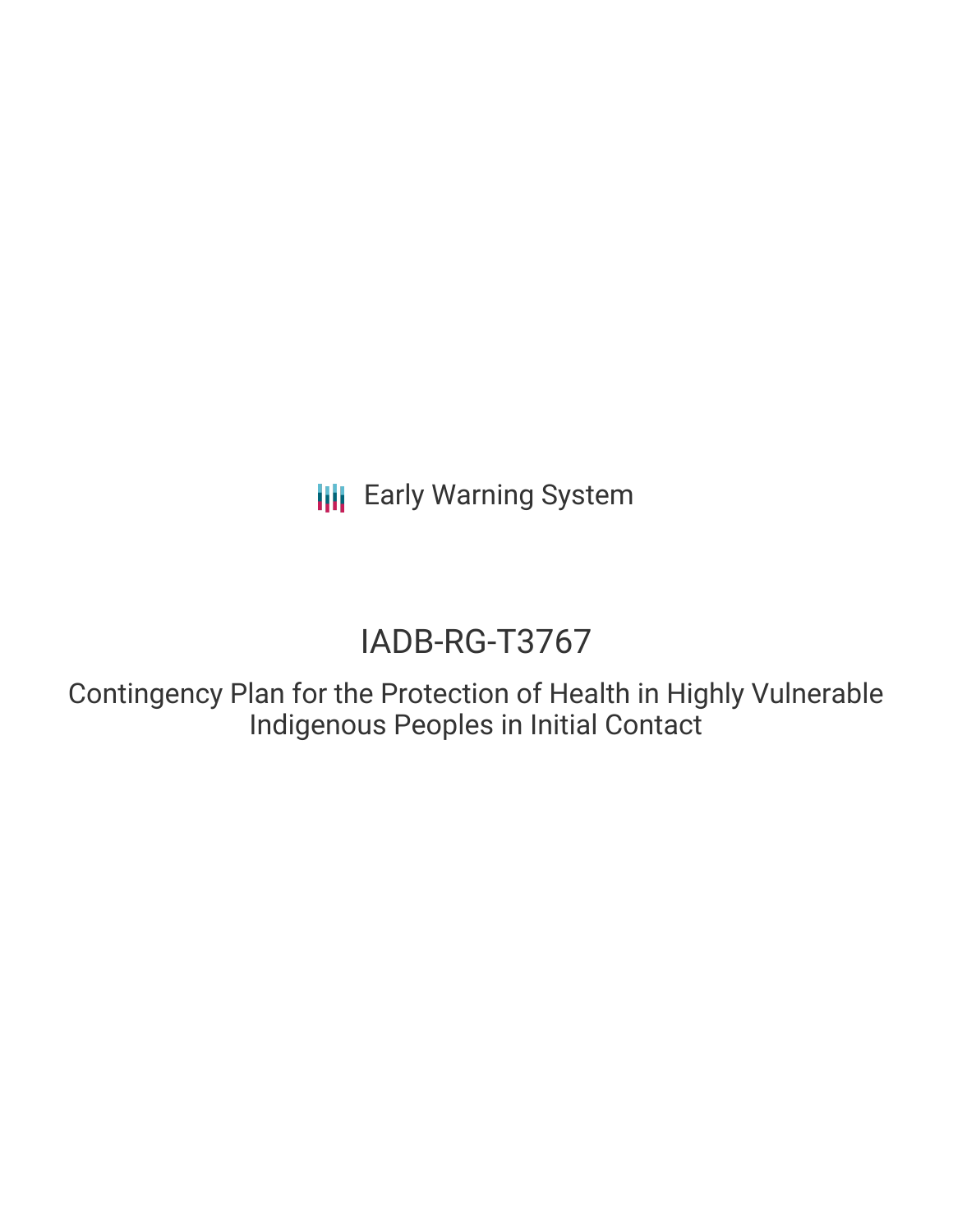

#### **Quick Facts**

| <b>Countries</b>               | Bolivia, Brazil, Colombia, Ecuador, Suriname, Venezuela         |
|--------------------------------|-----------------------------------------------------------------|
| <b>Financial Institutions</b>  | Inter-American Development Bank (IADB)                          |
| <b>Status</b>                  | Approved                                                        |
| <b>Bank Risk Rating</b>        | U                                                               |
| <b>Voting Date</b>             | 2020-11-20                                                      |
| <b>Borrower</b>                | Regional                                                        |
| <b>Sectors</b>                 | Education and Health, Law and Government, Technical Cooperation |
| <b>Investment Type(s)</b>      | Grant                                                           |
| <b>Investment Amount (USD)</b> | \$ 0.50 million                                                 |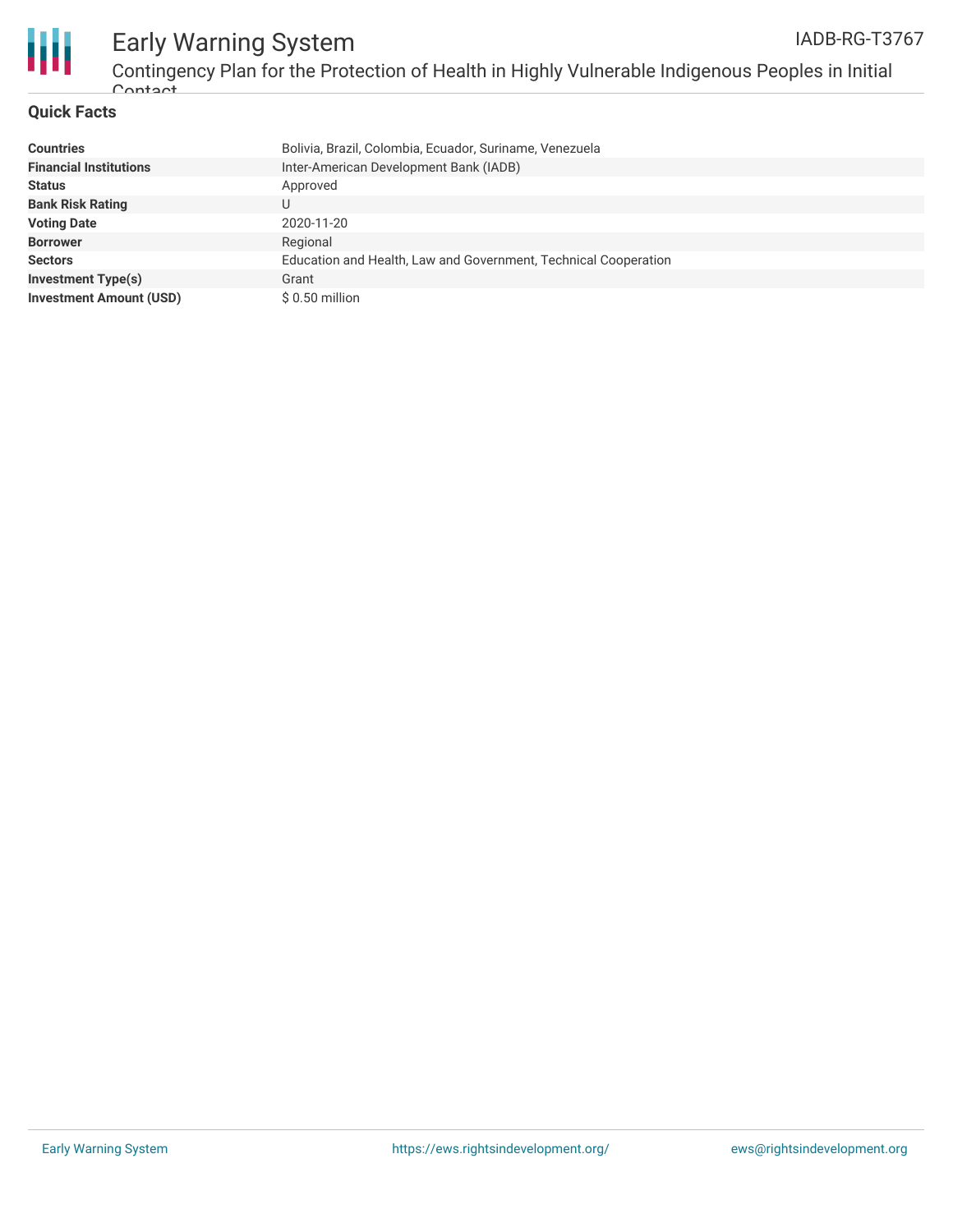

#### Early Warning System Contingency Plan for the Protection of Health in Highly Vulnerable Indigenous Peoples in Initial Contact IADB-RG-T3767

### **Project Description**

This project aims to consolidate a regional cooperation action of the ACTO Member Countries in border areas of the Amazon Basin, which allows reducing in the short term the impacts of COVID-19 and the threats of emerging and endemic tropical diseases in indigenous peoples highly vulnerable in border regions, with special emphasis on indigenous peoples in a situation of initial contact due to their situation of vulnerability, and contribute in the medium term to the formulation, promotion, consolidation and institutionalization of public policies for the provision of health services that respond effectively to the needs of these populations, in coordination and jointly with the Ministries of Foreign Affairs and public entities governing health and indigenous peoples.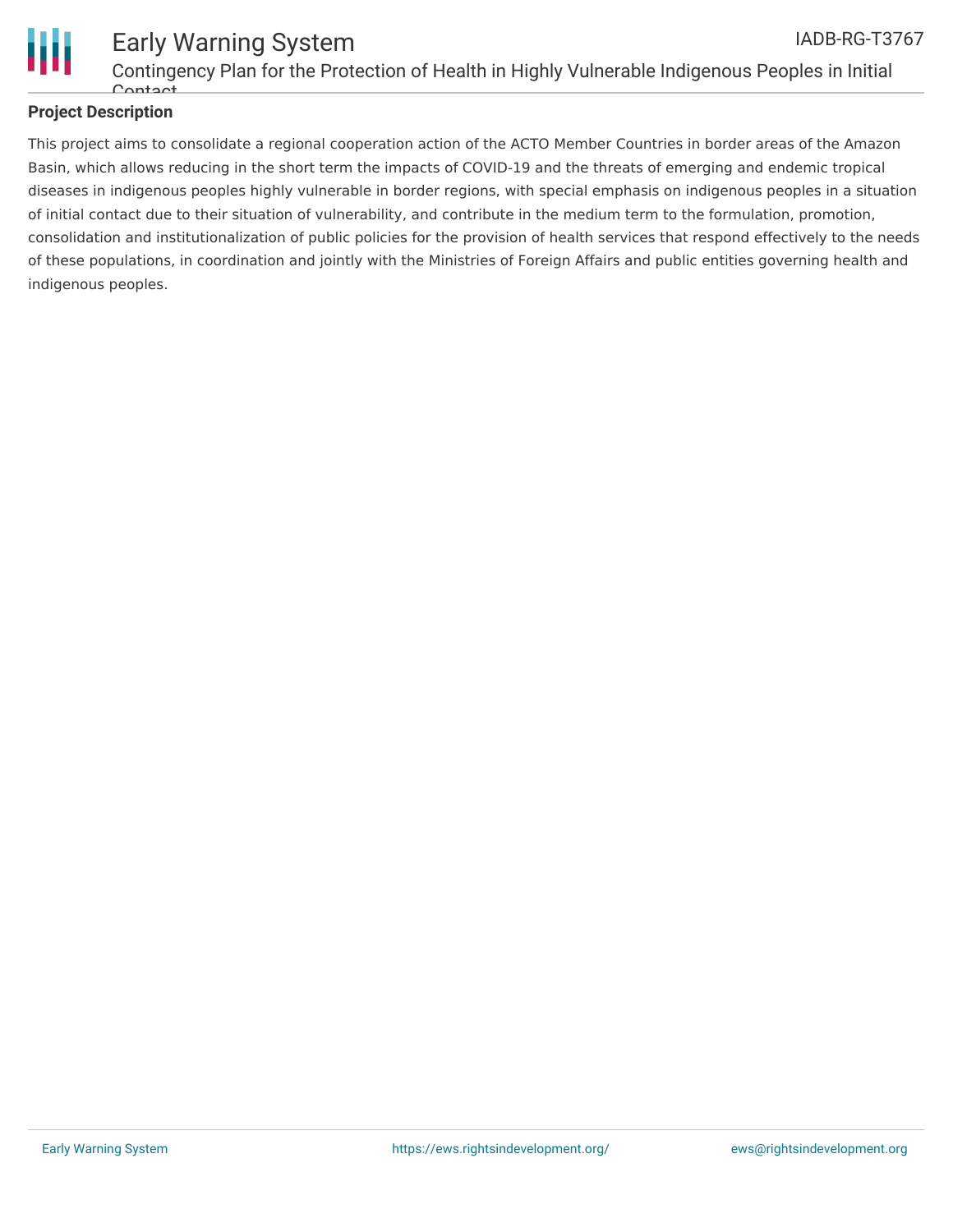

## Early Warning System

Contingency Plan for the Protection of Health in Highly Vulnerable Indigenous Peoples in Initial Contact IADB-RG-T3767

#### **Investment Description**

• Inter-American Development Bank (IADB)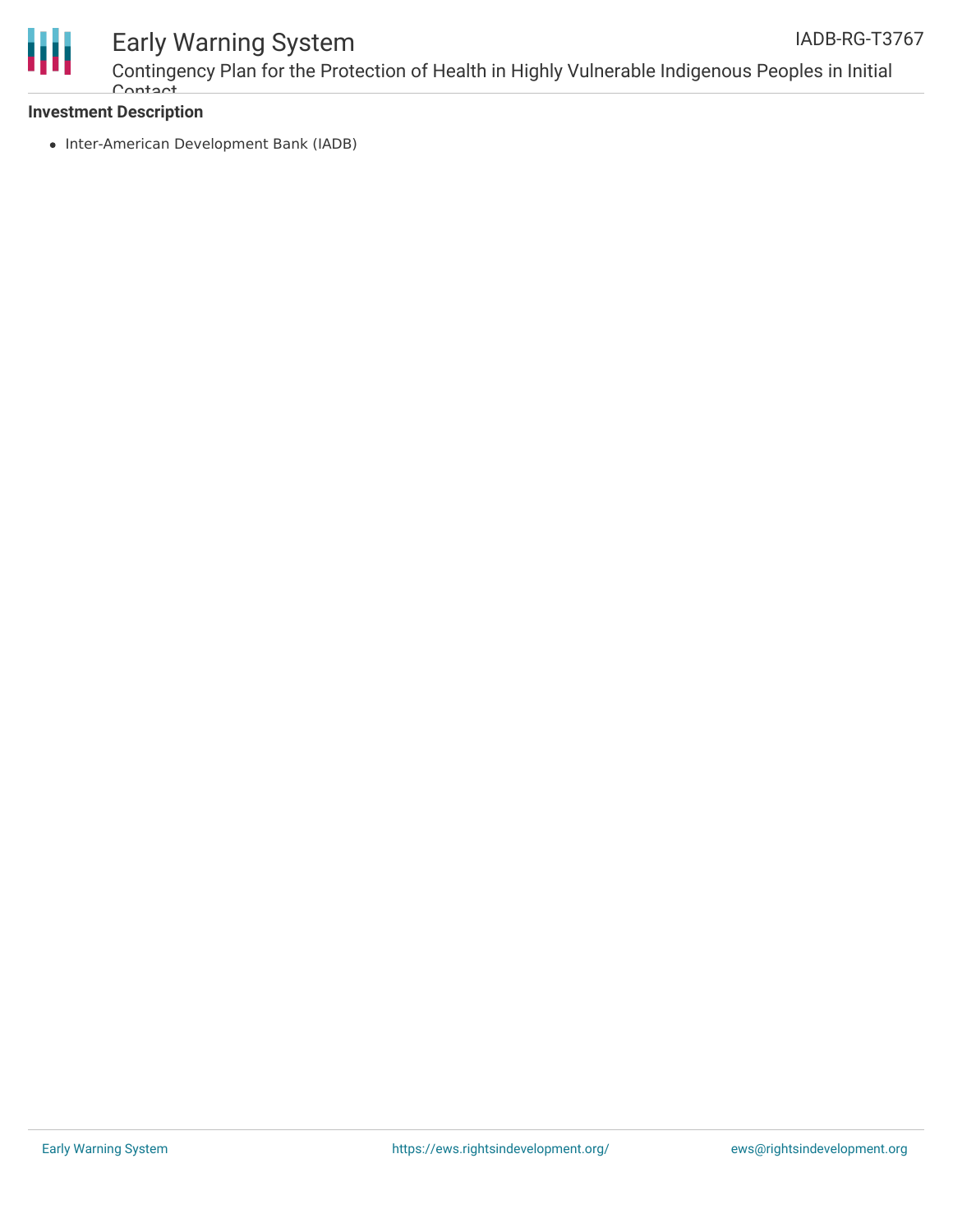

#### **Contact Information**

No contact information provided at the time of disclosure.

#### **ACCOUNTABILITY MECHANISM OF IADB**

The Independent Consultation and Investigation Mechanism (MICI) is the independent complaint mechanism and fact-finding body for people who have been or are likely to be adversely affected by an Inter-American Development Bank (IDB) or Inter-American Investment Corporation (IIC)-funded project. If you submit a complaint to MICI, they may assist you in addressing the problems you raised through a dispute-resolution process with those implementing the project and/or through an investigation to assess whether the IDB or IIC is following its own policies for preventing or mitigating harm to people or the environment. You can submit a complaint by sending an email to MICI@iadb.org. You can learn more about the MICI and how to file a complaint at http://www.iadb.org/en/mici/mici,1752.html (in English) or http://www.iadb.org/es/mici/mici,1752.html (Spanish).